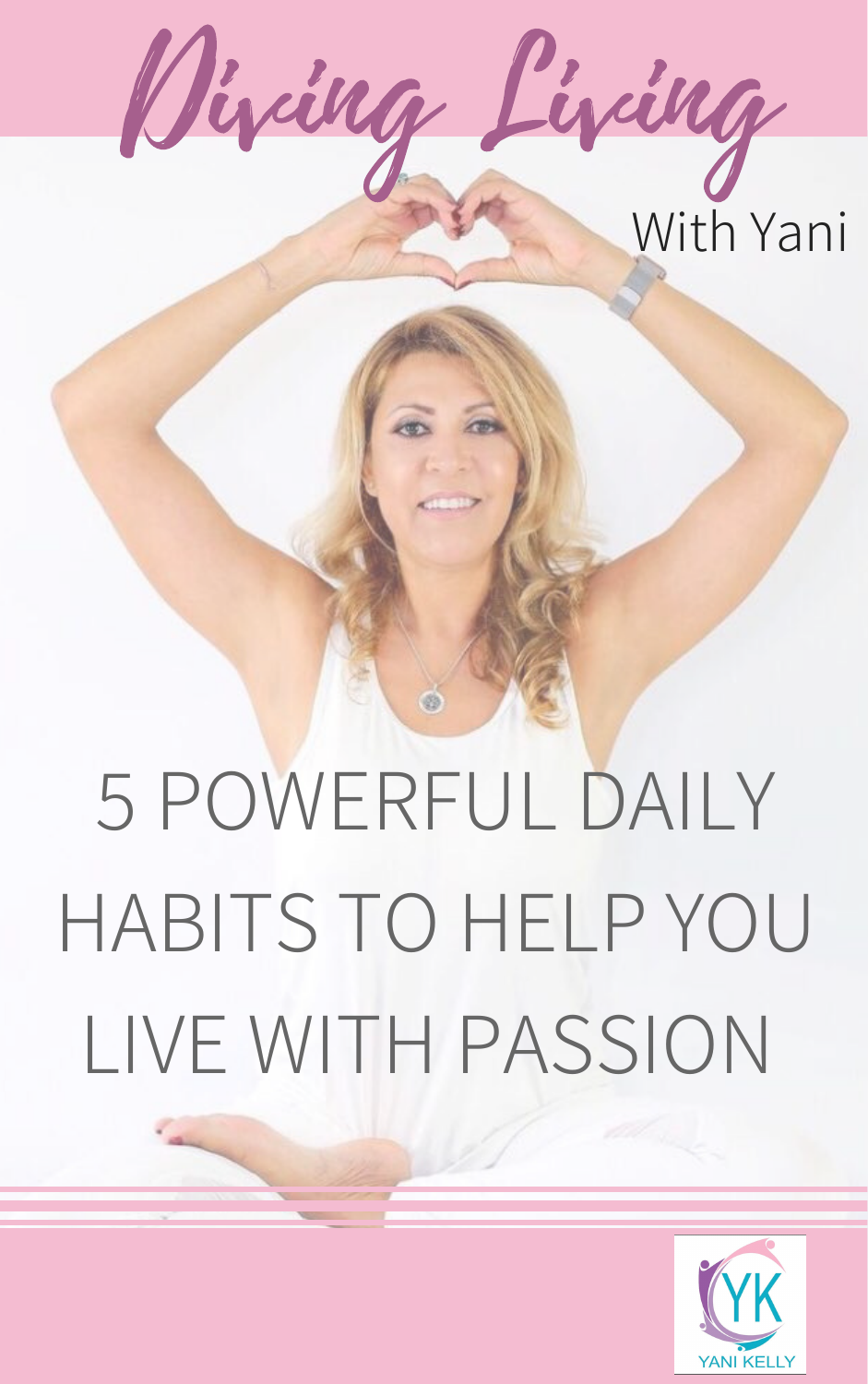## Right now, commit to becoming your own best friend.

No matter who else is in your life, you 're truly the only person who will be with YOU along every step of the journey that is life. If someone else

spoke to you the way that you speak to yourself, would you be friends with that person? If the answer is no, you need to start practicing self-love and being compassionate towards yourself!

## **www.yanikelly.com**



Practice Self-Love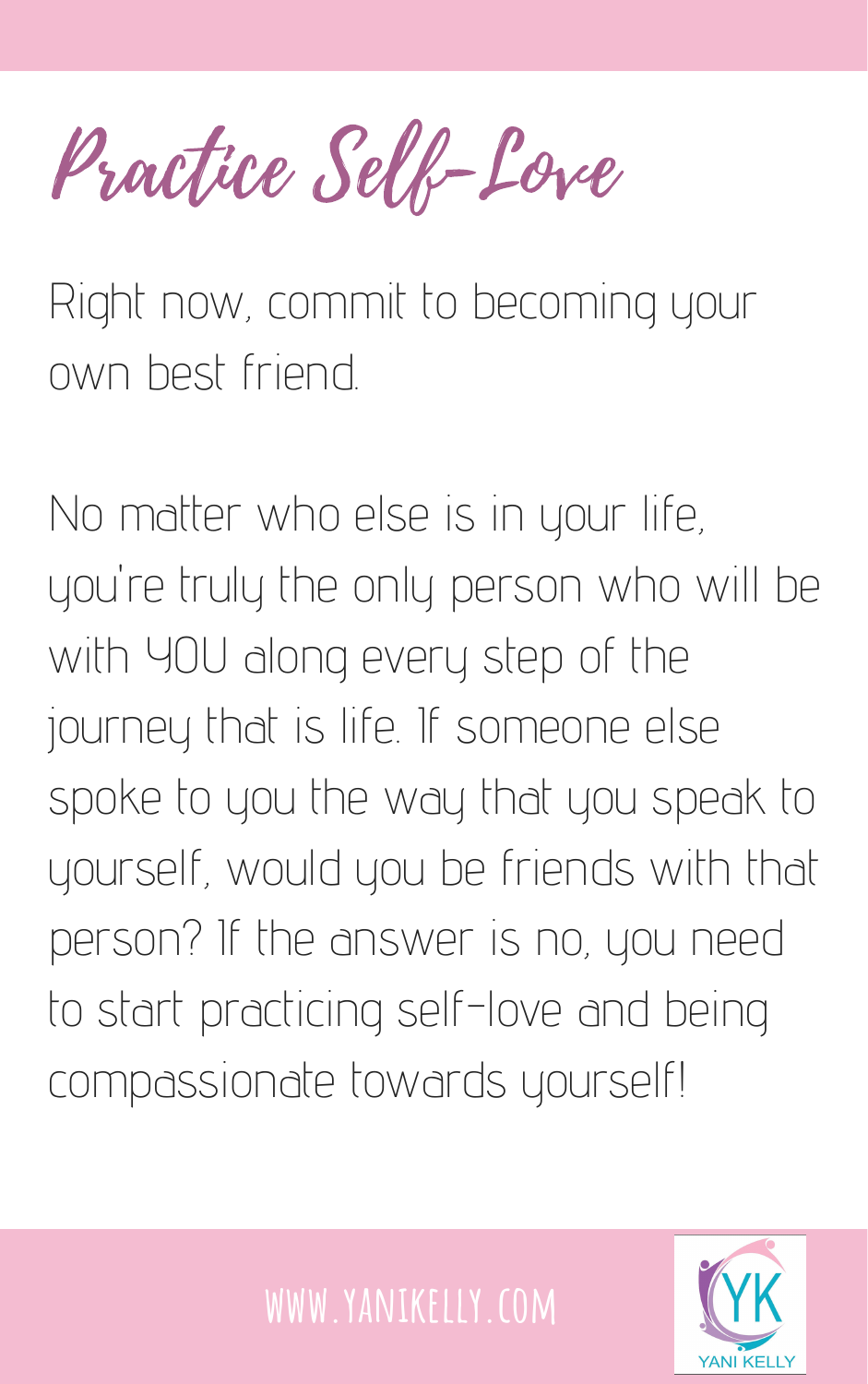There is only one you and there will never be another.

Understand that you are a unique individual with a set of skills and experiences that only you will ever have. All of your past experiences and everything you have ever learned becomes your unique brand of inner wisdom. When you learn to tune into that inner wisdom, you can really follow your energy and your passions.





Embrace your Uniqueness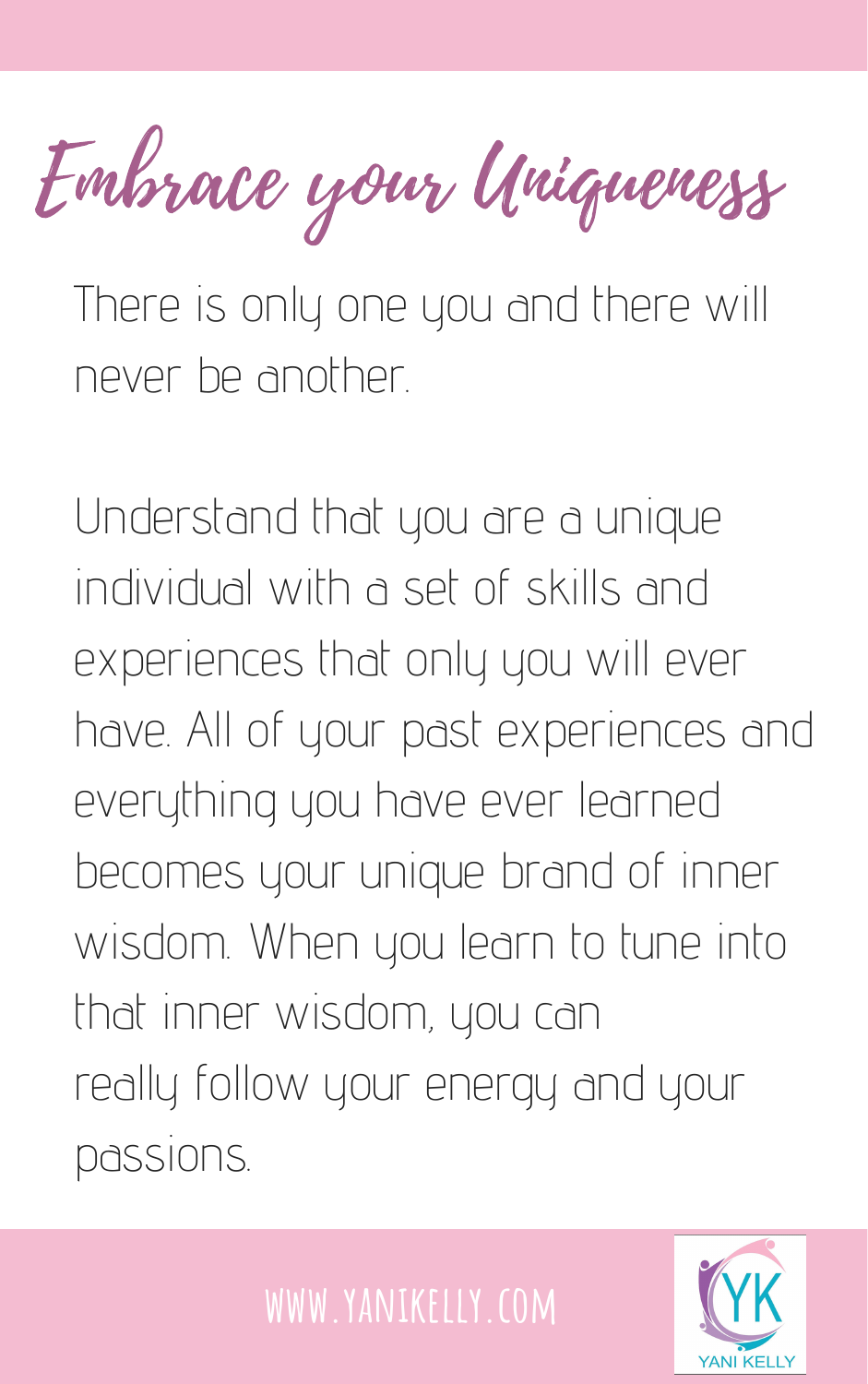people who genuinely uplift and inspire you to be the best person that you can be.

Spend as much time as possible with Spend time with people who uplift you

If you don 't have any of these people in your own life, then spend time reading biographies and watching videos and taking courses with the people who do uplift you. Cut out, as much as you can, the people who bring you down.

## **www.yanikelly.com**

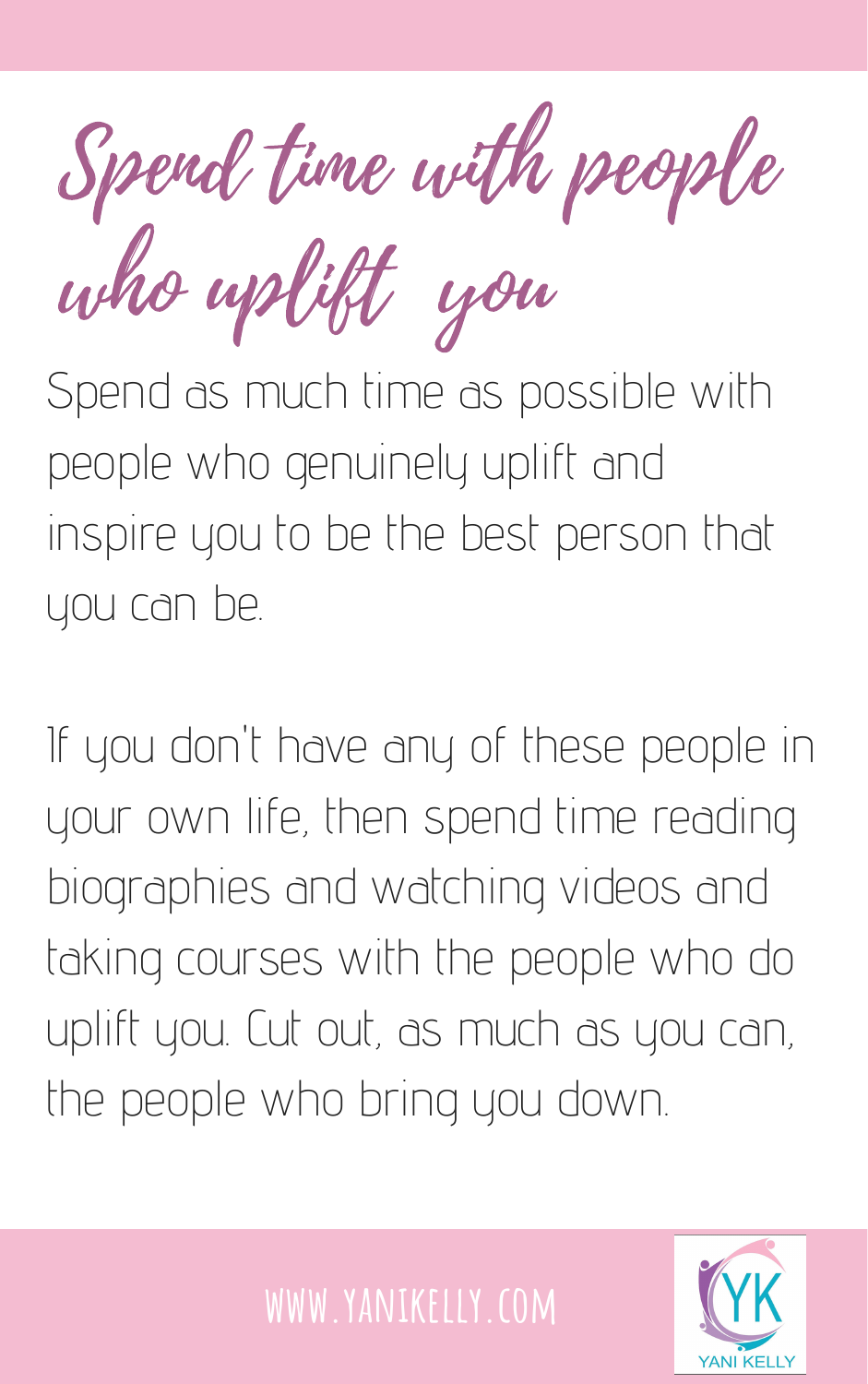When you have an idea for a way that you can improve your life, take action on it immediately.

Within 5 seconds, you must act, or your brain will kill the instinct. Your mind wants to keep you safe. You need to use the 5 Second Rule to take action within 5 seconds.





Honor your instincts with action